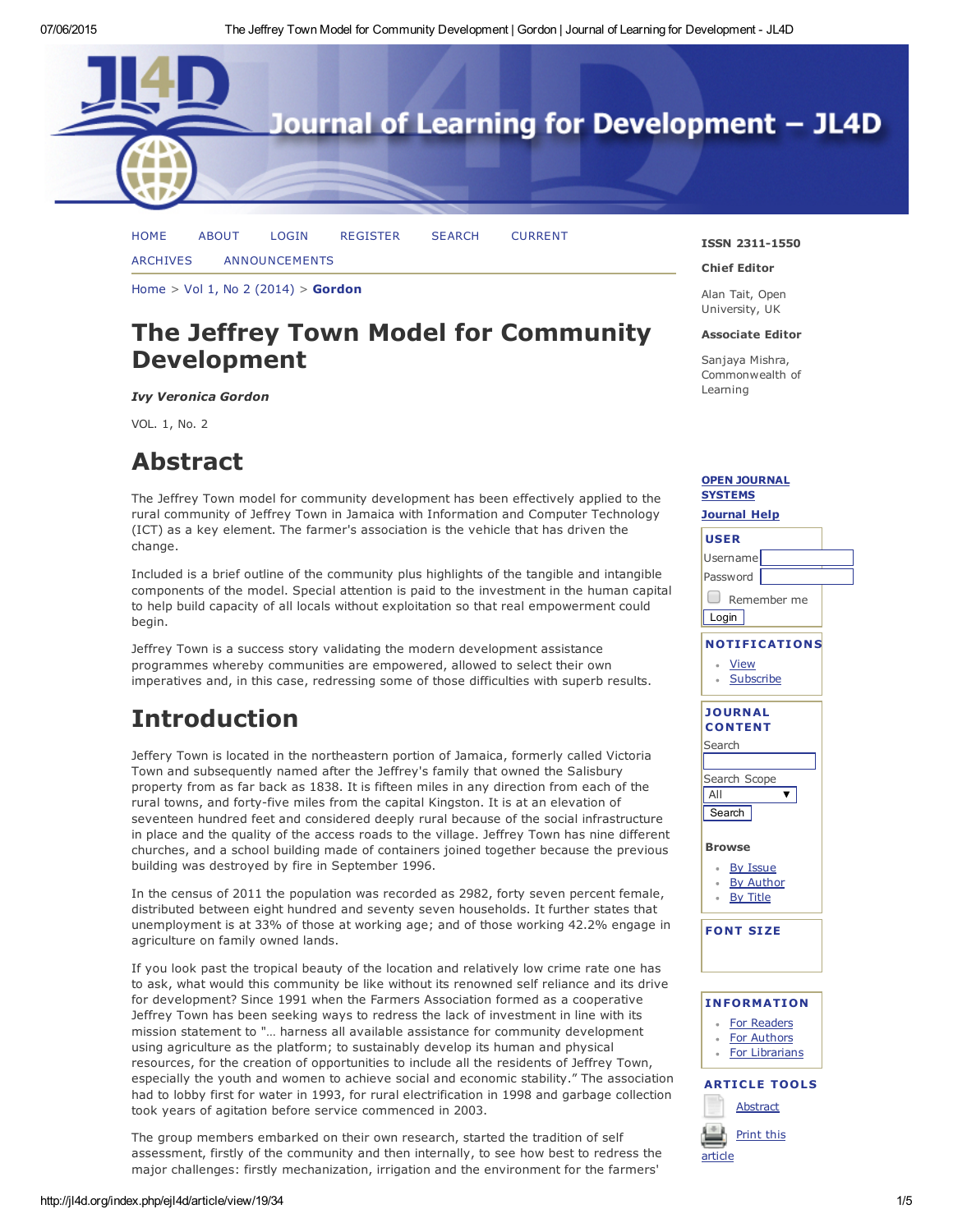### 07/06/2015 The Jeffrey Town Model for Community Development | Gordon | Journal of Learning for Development - JL4D

income generating activities and, secondly, a way to engage and provide opportunities for the youth.

# The Group

The history of the association can be traced back through its minute books plus data at the Companies Office of Jamaica. The association is a group of paying members who live in and around Jeffrey Town, since 2005; Wordsworth Gordon has been inspirational at the helm. The group recognized that it needed help to meet its goals and was fortunate enough to be supported by the United Nations Development Programme LIFE and the Canada International Development Agency in 2002/3, the first to strengthen and extend the executive to eight and to teach us how to operate in a transparent and sustainable way, and the second to draft a business plan and register as a development company limited by guarantee. Thus empowered the members set out to create a model community looking at all the facets of village life.

# Approach

Applications to funding agencies were made for three areas (the idea was to do what we could until we could do what we wanted and although the tasks were categorized fate caused us to deal with them simultaneously ):a LIFE project to install portable irrigation on five farms, two small grants to purchase and convert a container and use it as an office, the conceptualization of the Breadfruit Festival and a project application for 'Community without Borders' with ICT for Development Jamaica. The projects were linked, not in the form of counter funding but as parts of the puzzle that when complete would become the Jeffrey Town Model. The cost of the container was prohibitive so we aimed to construct from block and steel on a parcel of donated land, since a secure location was needed for the ICT project specifically selected to encourage the younger people to come and join the group.

The significant investment in the human capital started here, however, the recorded data begins in 2007 and is shown as person- days, the number of people engaged in a training activity multiplied by the number of days, broken down into four focal areas as seen in Table 1 below. Table 1 does not reflect the services of the ICT specialist Peace Corps Volunteer who assisted all who used the multimedia centre on a one- to-one basis from its opening in February 2007, to his departure in August 2008 .On close inspection you will note a significant amount of ICT training in 2009/10 this is a result of the on line literacy classes offered in conjunction with HEART, the national training agency where the twenty three learners were exposed to basic computer skills and were certified on completion at the grade nine literacy and numeracy levels.

| Year    | <b>ICT</b> | Radio | <b>Institutional</b><br><b>Strengthening</b> | <b>Environmental</b><br><b>Disaster</b> |
|---------|------------|-------|----------------------------------------------|-----------------------------------------|
| 2007-08 | 255        | 72    | 80                                           | 180                                     |
| 2008-09 | 110        | 80    | 20                                           | 48                                      |
| 2009-10 | 600        | 110   | 20                                           | 30                                      |
| 2010-11 |            | 126   | 25                                           | 8                                       |
| 2011-12 |            |       | 30                                           | 175                                     |
| 2012-13 |            | 20    | 18                                           | 60                                      |
|         | 965        | 408   | 193                                          | 501                                     |

Table 1. The number of person days devoted to training activities.

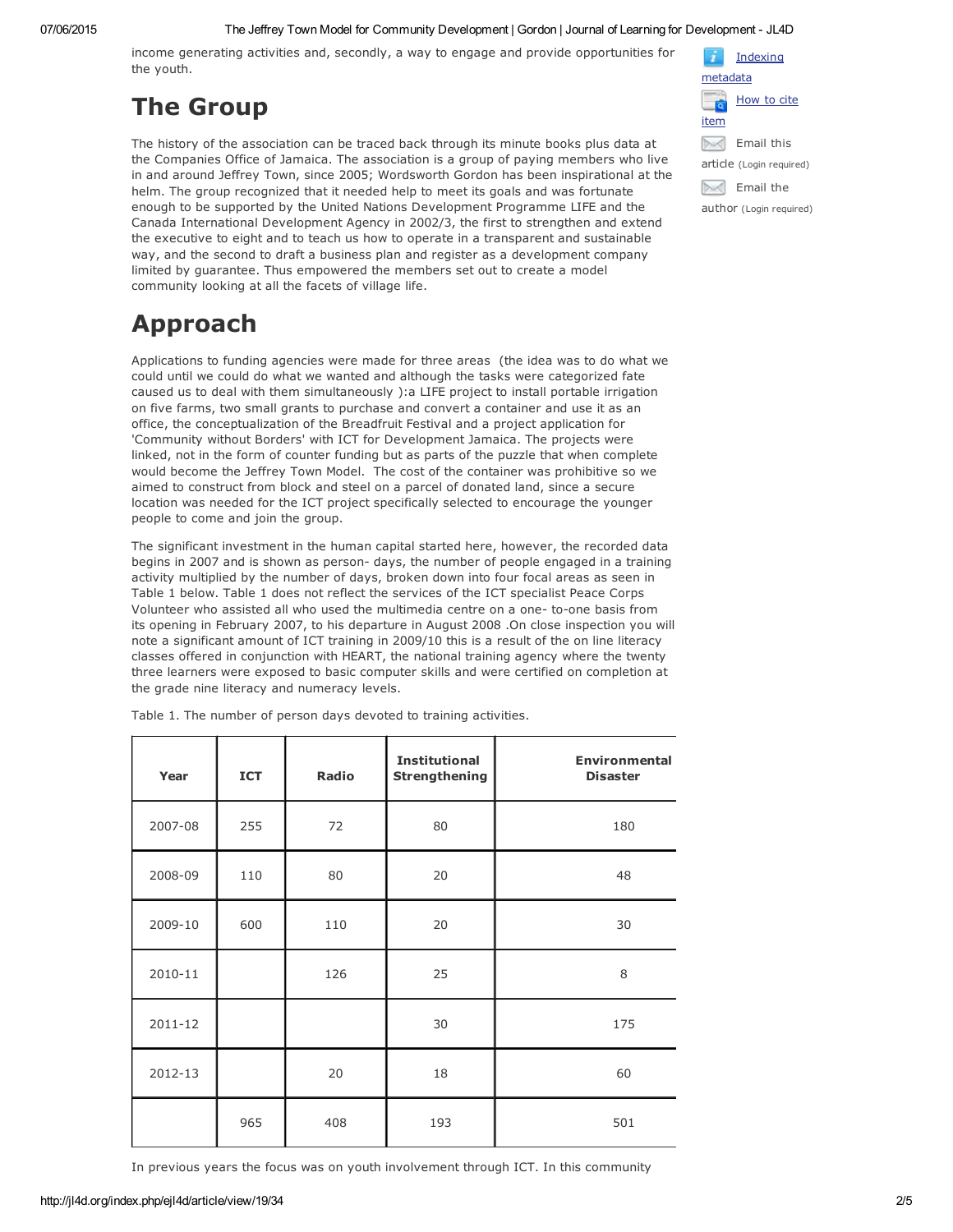### 07/06/2015 The Jeffrey Town Model for Community Development | Gordon | Journal of Learning for Development - JL4D

youth unemployment is above the 33 percent average (as defined by the national census), with this group showing a real reluctance to go into agriculture. As many as twenty five young people per year were exposed to the use of software applications, digital photography, video, creating music and audio production editing. Of this original youth cadre nine still give voluntary service to the multimedia centre and radio station, eight have gone on to further education, and seven more to full-time employment, with two in mainstream media.

Prior to the radio our farming and environmental training were empirical; a facilitator would be found, usually from the agriculture support services, and field days would be organized or demonstration plots set up. One expects it is the same elsewhere, however, in Jeffrey Town we took this one step further. Each of the soil retention techniques was written into the activities of the funded projects which enabled the farmers to collectively apply the measures on a series of farms. This was then reinforced with Power Point presentations at the monthly meetings and this served two purposes: it allowed us to hone our ICT skills and introduced a new method of training to our community.

The location and way of life forces one to acknowledge climate change and the environmental training and activities were tailored with that in mind, using the holistic approach. Land instability is the greatest threat because of the clay-based soil and the frequency of landslide during or after excessive rain. The aim was, and still is, to redress this risk. Construction is a skill that was already present in Jeffrey Town but on- the-job training in gabion wall building in late 2008 has reaped real dividends, culminating in a 150-cubic-yard intervention in the valley. As our community members mastered a skill we moved on, calling back for the "experts" as required.

Training advanced to mitigation measures and with it the activities of tree planting, checking dams, harvesting water from roofs and from natural sources, contouring, and, of course, developing a hybrid alternative energy system for sustainability of the environment and relief from the costs associated with running a radio, multimedia centre and a bank of freezers.

Last but not least is the radio component of the training; our main learning facilitator has been the Commonwealth of Learning (COL) and through them, the Caribbean Institute of Media and Communication (CARIMAC) plus ICT for Development Jamaica. Training courses commenced in 2007 with basic principles, guidelines towards preparation plus voice and speech work for the core group a little after the license arrived but before the broadcast equipment. The COL interventions, one in 2008 and two in 2009, in Jeffrey Town and St. Vincent were geared towards purpose, sustainability and content, helping us to understand the true value and power of radio as a platform, allowing the team to carefully consider the pressing issues and ask which areas reflect the widest pool of local knowledge. The environment and agriculture were natural choices, hence the integration of radio programming towards our mitigation intentions with the bold aim of beginning to broadcast our first climate change series in December 2009 so that we could have a climate change discussion in Jeffrey Town while the whole world was watching the Copenhagen conference.

Ours was the inaugural group in the Caribbean to pilot a new method of programme making, nominally called the participatory approach, where members of the wider community along with the relevant professionals, were invited to get involved in the programme making process along with our youth members, thereby creating series that reflected the true voice of the people. The content answered the questions of the target audience and reflected the main points the "experts" insist are relevant; aired at the times the target group felt was most appropriate.

The first climate change series was an information packed, ten-part radio production on global warming related directly to our communities but which also spoke to the wider issues of hurricanes, floods, droughts, conservation, pollution and more. Each of the shows consists of the following elements: The Narrator, a Fact File, the Voice of the People, the Discourse or Interview, and a drama written as an independent feature with a set of characters in an imaginary town named Jet, after the radio station. Each episode elaborates on the show theme. This item is the most popular radio feature within the community and is now a well-loved independent production. Targeted music and advertisements from the Voices for Climate Change completes the features.

Since then we have been able to address some critical needs by presenting education material regarding HIV/AIDS, child abuse, and incest, by running a vigorous anti-human trafficking campaign, and by creating a Caribbean Examination Council (CXC) integrated science syllabus support series for our high school students. Additionally we have run special broadcasts to the farming group for feedback and, of course, special interest groups to gather comments on relevance and content. We have run listener participation quizzes related to the maternal health series and included an interactive segment where the community is able to "Ask Nurse". We are now using text messaging on a computer and a cell phone as an additional interactive tool and data collection system. In 2014 we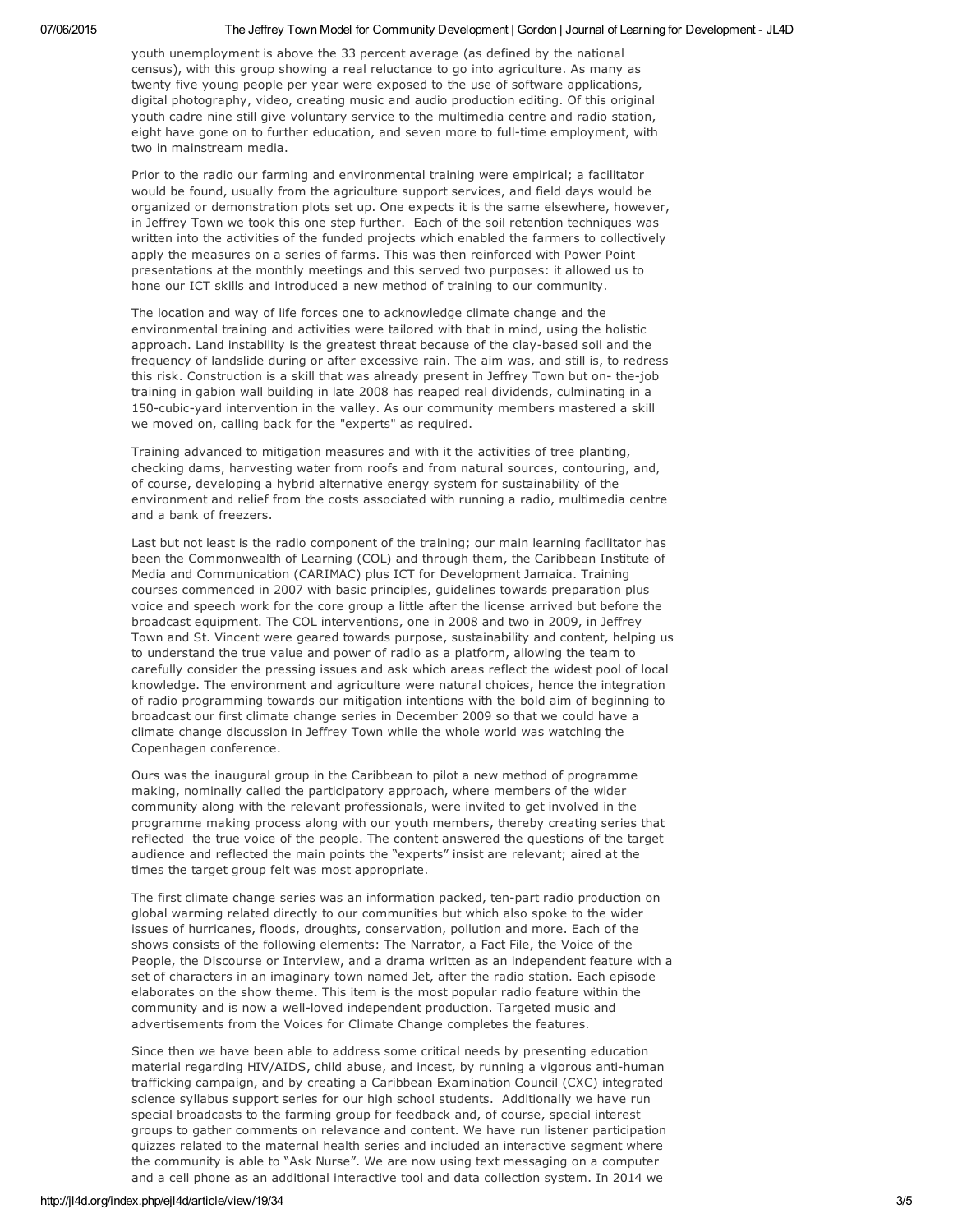will upgrade to live call-in shows.

Using this formula and a largely similar style we have created an annual environmental education and awareness series to highlight and explain the actions being taken by the group in our ongoing climate change mitigation work. Of note here is that financial support for the process and the radio broadcasts as a whole is being considered at an institutional level as an element of each project that can be quantified, justified and delivered.

The members of the production team have advanced to online distance learning, still supported by COL, and the annual series now due will be a product of this process, showing the fulfillment of a dream, ordinary community people sufficiently empowered firstly by contact teaching in an informal setting, graduating to distance learning; passing on their skills to their peers and producing meaningful content related to their local realities.

In general we have been able to achieve all of this because of determination and good facilitation ; people have helped and many have done more than their financial compensations required. However, there were challenges in finding persons with the necessary skill and who were willing to come so far to share. Integrity is critical on both sides of the development equation, just as vision and passion drive the process. When the burning ambition for broadband internet was articulated and supported initially in 2008, our community couldn't know how this type of access would advance our independence and self reliance. It was exorbitantly expensive due to our location and lack of basic infrastructure but has since been supported with free to access "wi fi". Once a person has a wireless enabled device, they can access the internet outside of our facility twenty-four hours a day. This is something that can be observed on the road side, at bus shelters, in the local bar even at the grave yard. The thirst for internet access has been ignited community wide and to an extent is being fulfilled.

## Conclusion

Jeffrey Town has benefited from the work of a group of people within leading the process to a common goal of making their community a place where all can feel comfortable. In this society 58.4% of the residents own the land they live on, much of it passed down through the generations, which makes moving an unacceptable or very unlikely option. Who wouldn't want to live in structurally secure environs with tree lined streets , sufficient lighting for safety, water, recreational facilities and, above all, business opportunities or employment? The Jeffrey Town model developed through the farmer's association has produced all of these things:

- Six gabion walls, ten check dams, terracing with pineapples
- Twenty-seven acres planted with fruit trees plus five acres of Pride of Barbados on two miles of roadside.
- Solar Street lights in four locations and alternative energy at the JTFA Building.
- A revolving cadre of youth being initiated to radio production and multimedia.
- Water harvesting.
- A brand new Type 1 clinic and Basic School.
- A community radio station broadcasting programmes relevant to the rural lifestyle.
- An internet hot spot with free access.
- Group chicken raising and value added products.

These are the tangibles; they can be touched, quantified and photographed. How do you quantify the intangibles , such as the pride of a community, the collective and individual empowerment that has arisen through more than two thousand days of targeted training, replication at community meetings using PowerPoints, the drip feeding from the community radio that reinforces best practises? It's not possible. Since 2006 the drive for development has been at full pace, with ICT leading the way with an internet cafe, literacy classes, a summer school in 2013, multimedia classes and radio programming, underlining all of the physical activities and supporting social issues as well as the school curriculum. This is a model that requires consideration based on the evidence presented, a group of people taking a penetrative look at their situation and then through hard work, critical support and good fortune, a marginalized community has risen and changed its situation. It is our contention that development must be a process, that initiative should be present in a location, and that capacity can be built as it has been at Jeffrey Town; all else can be replicated to fit the community at hand.

*Ivy Veronica Gordon* teaches food and nutrition and heads the home economics department at Guy's Hill High School. Her community development work began in 1995 when she joined the Jeffrey Town Farmers Association. She also edits the *Jeffrey Town Bulletin*, published quarterly on their web site, and authored the *Jeffrey Town Story. Email: [jeffreytownfarmers@gmail.com](mailto:jeffreytownfarmers@gmail.com)*